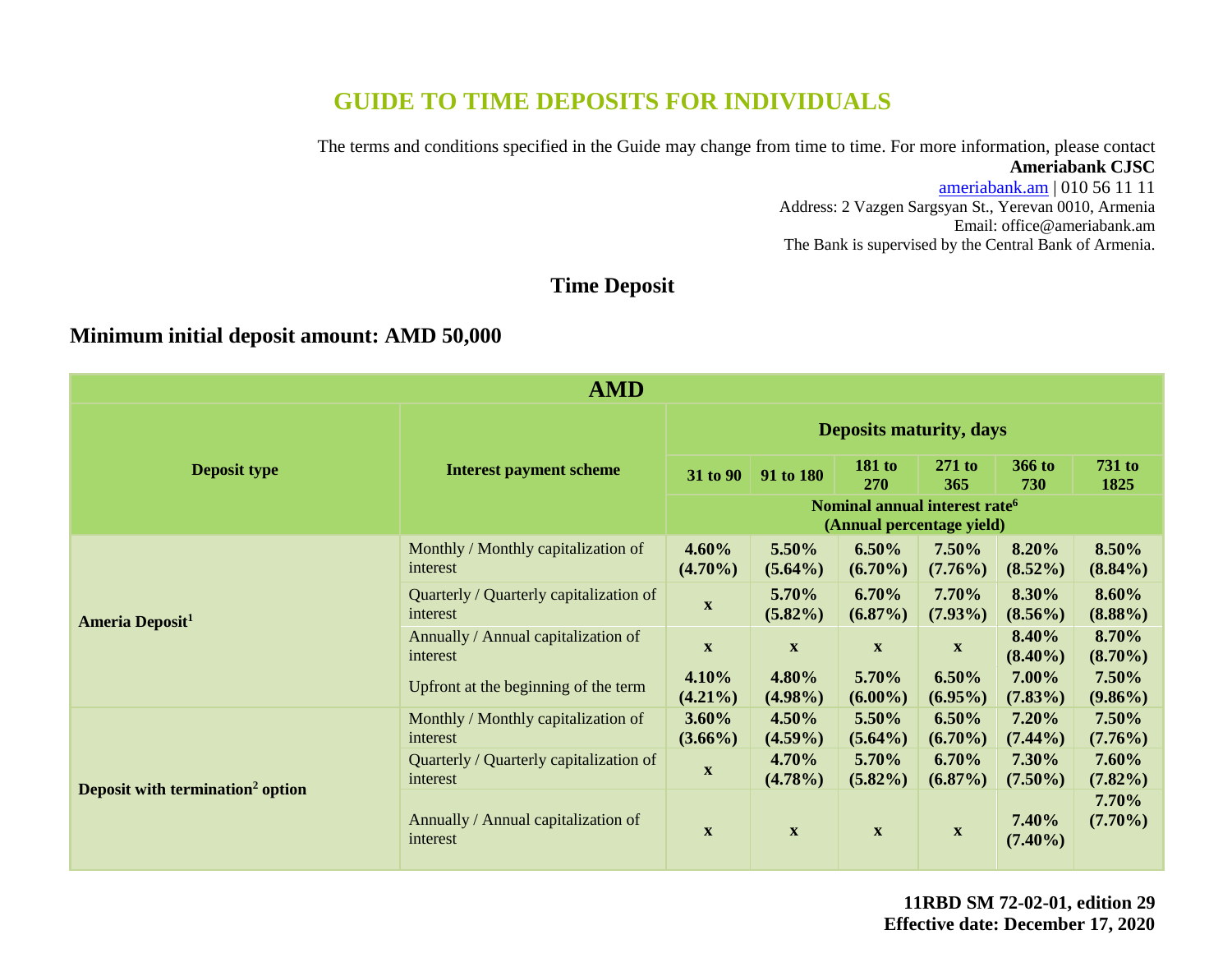|                                                                                      | Monthly / Monthly capitalization of<br>interest     | $\mathbf X$               | 5.20%<br>$(5.33\%)$                        | 6.20%<br>$(6.38\%)$       | 7.20%<br>$(7.44\%)$       | 7.90%<br>$(8.19\%)$    | 8.20%<br>$(8.52\%)$ |
|--------------------------------------------------------------------------------------|-----------------------------------------------------|---------------------------|--------------------------------------------|---------------------------|---------------------------|------------------------|---------------------|
| Deposit with top-up <sup>3</sup> option                                              | Quarterly / Quarterly capitalization of<br>interest | $\boldsymbol{\mathrm{X}}$ | 5.40%<br>$(5.51\%)$                        | 6.40%<br>$(6.56\%)$       | 7.40%<br>$(7.61\%)$       | 8.00%<br>$(8.24\%)$    | 8.30%<br>$(8.56\%)$ |
|                                                                                      | Annually / Annual capitalization of<br>interest     | $\mathbf X$               | $\mathbf X$                                | $\mathbf X$               | $\mathbf X$               | 8.10%<br>$(8.10\%)$    | 8.40%<br>$(8.40\%)$ |
|                                                                                      | Monthly / Monthly capitalization of<br>interest     | $\mathbf X$               | 5.20%<br>$(5.33\%)$                        | 6.20%<br>$(6.38\%)$       | 7.20%<br>$(7.44\%)$       | 7.90%<br>$(8.19\%)$    | 8.20%<br>$(8.52\%)$ |
| Deposit with partial withdrawal <sup>4</sup> option                                  | Quarterly / Quarterly capitalization of<br>interest | $\mathbf{X}$              | 5.40%<br>$(5.51\%)$                        | 6.40%<br>$(6.56\%)$       | 7.40%<br>$(7.61\%)$       | 8.00%<br>$(8.24\%)$    | 8.30%<br>$(8.56\%)$ |
|                                                                                      | Annually / Annual capitalization of<br>interest     | $\mathbf X$               | $\boldsymbol{\mathrm{X}}$                  | $\boldsymbol{\mathrm{X}}$ | $\mathbf X$               | 8.10%<br>$(8.10\%)$    | 8.40%<br>$(8.40\%)$ |
| Deposit with top-up <sup>3</sup> and termination <sup>2</sup><br>options             | Monthly / Monthly capitalization of<br>interest     | $\boldsymbol{\mathrm{X}}$ | 4.20%<br>$(4.28\%)$                        | 5.20%<br>$(5.33\%)$       | 6.20%<br>$(6.38\%)$       | $6.90\%$<br>$(7.12\%)$ | 7.20%<br>$(7.44\%)$ |
|                                                                                      | Quarterly / Quarterly capitalization of<br>interest | $\boldsymbol{\mathrm{X}}$ | 4.40%<br>$(4.47\%)$                        | 5.40%<br>$(5.51\%)$       | 6.40%<br>$(6.56\%)$       | 7.00%<br>$(7.19\%)$    | 7.30%<br>$(7.50\%)$ |
|                                                                                      | Annually / Annual capitalization of<br>interest     | $\mathbf{X}$              | $\boldsymbol{\mathrm{X}}$                  | $\boldsymbol{\mathrm{X}}$ | $\boldsymbol{\mathrm{X}}$ | 7.10%<br>$(7.10\%)$    | 7.40%<br>$(7.40\%)$ |
| Deposit with partial withdrawal <sup>4</sup> and<br>termination <sup>2</sup> options | Monthly / Monthly capitalization of<br>interest     | $\boldsymbol{\mathrm{X}}$ | 4.20%<br>$(4.28\%)$                        | 5.20%<br>$(5.33\%)$       | 6.20%<br>$(6.38\%)$       | $6.90\%$<br>$(7.12\%)$ | 7.20%<br>$(7.44\%)$ |
|                                                                                      | Quarterly / Quarterly capitalization of<br>interest | $\mathbf{X}$              | 4.40%<br>$(4.47\%)$                        | 5.40%<br>$(5.51\%)$       | 6.40%<br>$(6.56\%)$       | 7.00%<br>$(7.19\%)$    | 7.30%<br>$(7.50\%)$ |
|                                                                                      | Annually / Annual capitalization of<br>interest     | $\boldsymbol{\mathrm{X}}$ | $\boldsymbol{\mathrm{X}}$                  | $\boldsymbol{\mathrm{X}}$ | $\boldsymbol{\mathrm{X}}$ | 7.10%<br>$(7.10\%)$    | 7.40%<br>$(7.40\%)$ |
| Deposit with top-up <sup>3</sup> and partial                                         | Monthly / Monthly capitalization of<br>interest     | $\boldsymbol{\mathrm{X}}$ | 4.90%<br>$(5.01\%)$                        | 5.90%<br>$(6.06\%)$       | 6.90%<br>$(7.12\%)$       | 7.60%<br>$(7.87\%)$    | 7.90%<br>$(8.19\%)$ |
| withdrawal <sup>4</sup> options                                                      | Quarterly / Quarterly capitalization of<br>interest | $\mathbf X$               | 5.10%<br>6.10%<br>$(5.20\%)$<br>$(6.24\%)$ |                           | 7.10%<br>$(7.29\%)$       | 7.70%<br>$(7.93\%)$    | 8.00%<br>$(8.24\%)$ |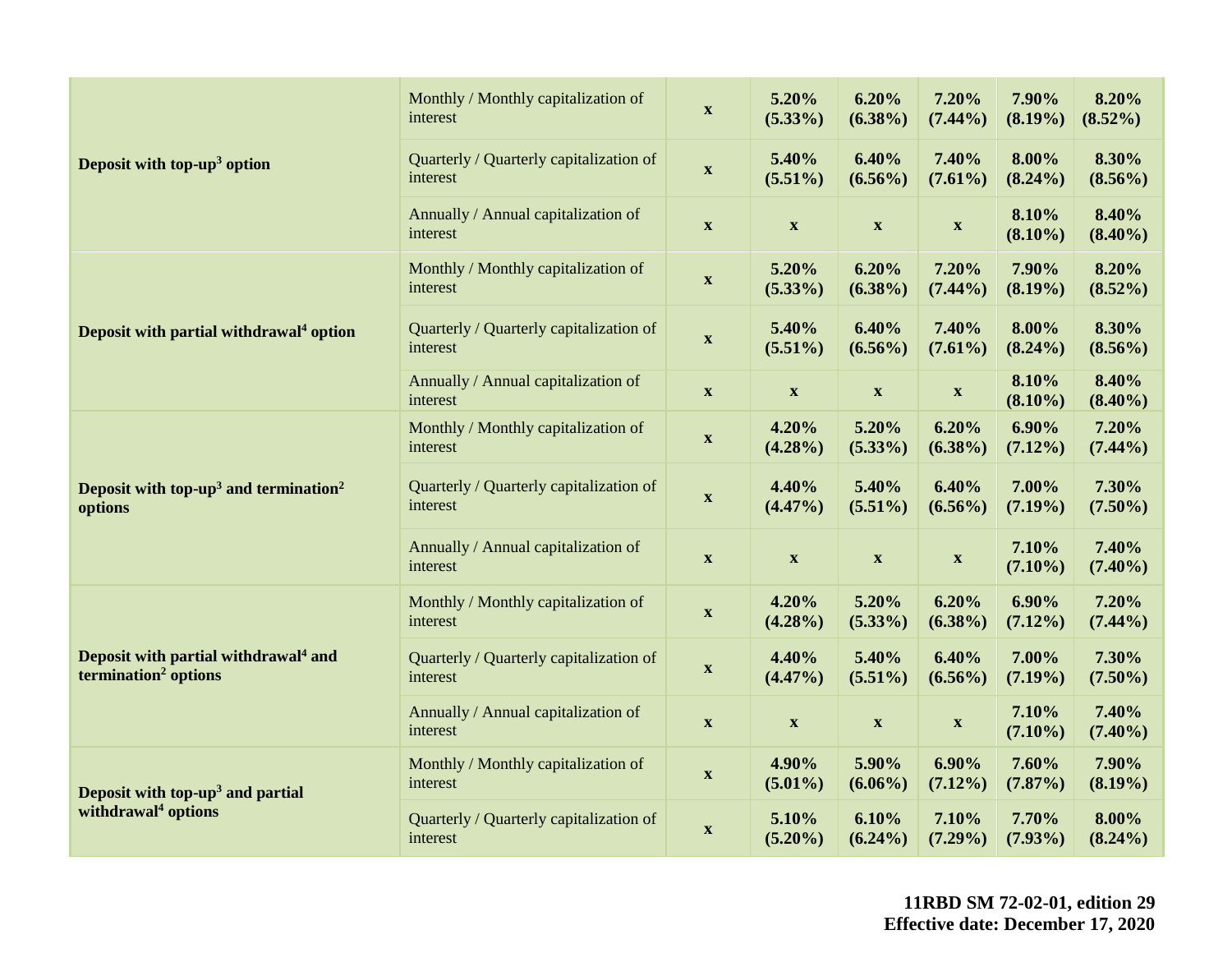|                                                                                                               | Annually / Annual capitalization of<br>interest     | $\mathbf{X}$ | $\mathbf X$         | $\boldsymbol{\mathrm{X}}$ | $\boldsymbol{\mathrm{X}}$ | 7.80%<br>$(7.80\%)$ | 8.10%<br>$(8.10\%)$    |
|---------------------------------------------------------------------------------------------------------------|-----------------------------------------------------|--------------|---------------------|---------------------------|---------------------------|---------------------|------------------------|
|                                                                                                               | Monthly / Monthly capitalization of<br>interest     | $\mathbf x$  | 3.90%<br>$(3.97\%)$ | 4.90%<br>$(5.01\%)$       | 5.90%<br>$(6.06\%)$       | 6.60%<br>$(6.80\%)$ | $6.90\%$<br>$(7.12\%)$ |
| Deposit with top-up <sup>3</sup> , partial withdrawal <sup>4</sup><br>and<br>termination <sup>2</sup> options | Quarterly / Quarterly capitalization of<br>interest | $\mathbf x$  | 4.10%<br>$(4.16\%)$ | 5.10%<br>$(5.20\%)$       | 6.10%<br>$(6.24\%)$       | 6.70%<br>$(6.87\%)$ | 7.00%<br>$(7.19\%)$    |
|                                                                                                               | Annually / Annual capitalization of<br>interest     | $\mathbf X$  | $\mathbf X$         | $\mathbf{X}$              | $\mathbf X$               | 6.80%<br>$(6.80\%)$ | 7.10%<br>$(7.10\%)$    |
| Deposit with accumulation <sup>5</sup> option                                                                 | Monthly / Monthly capitalization of<br>interest     | $\mathbf X$  | $\mathbf X$         | $\mathbf X$               | $\mathbf X$               | 8.20%<br>$(8.52\%)$ | 8.50%<br>$(8.84\%)$    |
|                                                                                                               | Quarterly / Quarterly capitalization of<br>interest | $\mathbf x$  | $\mathbf X$         | $\mathbf X$               | $\mathbf X$               | 8.30%<br>$(8.56\%)$ | 8.60%<br>$(8.88\%)$    |
|                                                                                                               | Annually / Annual capitalization of<br>interest     | $\mathbf X$  | $\mathbf X$         | $\boldsymbol{\mathrm{X}}$ | $\mathbf{X}$              | 8.40%<br>$(8.40\%)$ | 8.70%<br>$(8.70\%)$    |

#### **ATTENTION!**

**THE INTEREST IS ACCRUED TO THE DEPOSIT AMOUNT AT THE NOMINAL INTEREST RATE. THE ANNUAL PERCENTAGE YIELD SHOWS THE INCOME YOU CAN EARN IF YOU MAKE THE MANDATORY DEPOSIT PAYMENTS AND RECEIVE THE ACCRUED INTEREST WITH THE SELECTED FREQUENCY.** 

ANNUAL PERCENTAGE YIELD IS CALCULATED BY THE FOLLOWING FORMULA:

$$
A = \sum_{n=1}^{N} \frac{K_n}{\frac{D_n}{(1+i)^{\frac{D_n}{365}}}}
$$

where

- **i** is the narrowly defined effective rate (NDER)
- **Kn** is n number of cash flows from the Bank's perspective
- **N** is the number of cash flows related to that particular financial instrument
- **A** is the initial amount attracted or provided

**Dn** is the period of receiving the nth cash flows expressed in the days elapsed from the day of the first flow (the day of first flow being the day of attracting or issuing the amounts)

Where there is X in any cell of the table, the respective condition is not applicable to that deposit type.

<sup>1</sup>**AMERIA DEPOSIT** is a standard deposit where the depositors (or a third party) may not add to or withdraw amounts from the deposit account throughout the term of the deposit agreement.

> **11RBD SM 72-02-01, edition 29 Effective date: December 17, 2020**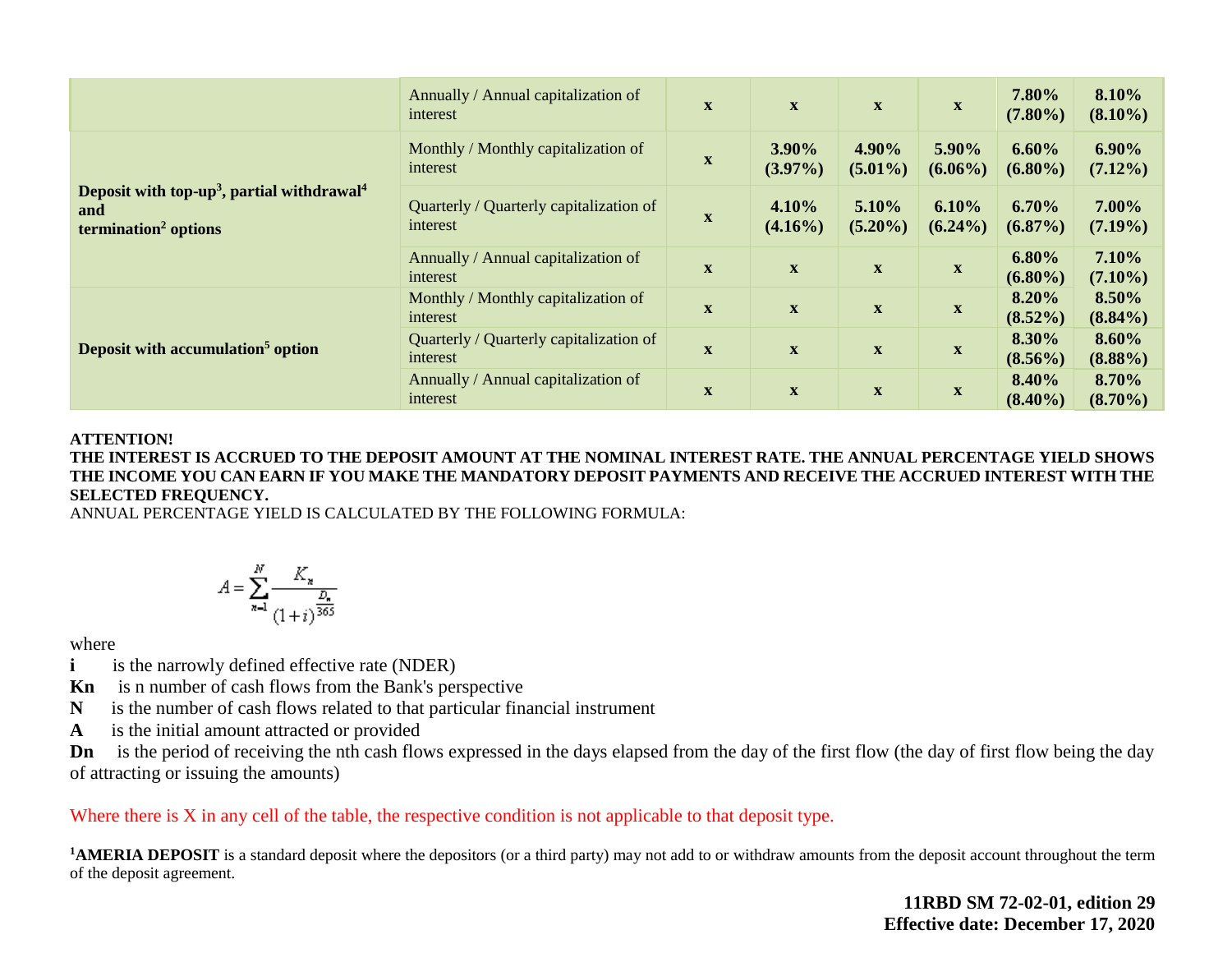<sup>2</sup>If the depositor terminates the deposit agreement before the due date, the bank shall recalculate the accrued interest at the rate applicable to the selected deposit for the actual number of days elapsed as of the termination date. Partial termination of the deposit is not allowed.

If the deposit is requested back within a 30-day period after the start date, interest is recalculated at an annual rate of 0.1%.

In this case, the option of "payment of interest upfront at the beginning of the term" is not applicable.

<sup>3</sup>The client may top up the deposited amount throughout the term except the last 3 months. Maximum allowed increase is 30% of initial deposit amount. If the deposit with a top-up option is renewed automatically, it will be considered a new deposit, and after the renewal the top-up restrictions shall apply in the same manner as they would apply to a new deposit with the same terms.

Funds transferred by third parties can be deposited in the name of the depositor provided the required details of deposit account are specified.

In this case, the option of "payment of interest upfront at the beginning of the term" is not applicable.

**<sup>4</sup>**The client can partially withdraw the deposited amount throughout the term except the first 3 months. Maximum allowed withdrawal is 30% of initial deposit amount. Interest accrued to the repaid amount shall not be recalculated.

If you withdraw a part of the deposit amount, we will provide you a deposit account statement. You will be required to confirm the receipt of the statement and actual decrease of the deposited amount with your signature.

In this case, the option of "payment of interest upfront at the beginning of the term" is not applicable.

<sup>5</sup>The client may increase the deposit by up to AMD 10 million regardless of initially deposited amount. If the deposit with an accumulation option is renewed automatically, it will be considered a new deposit, and after the renewal the top-up restrictions shall apply in the same manner as they would apply to a new deposit. Funds transferred by third parties can be deposited in the name of the depositor provided the required details of deposit account are specified.

Top up, partial withdrawal and termination options are not applicable to cumulative deposits. Each client can have only one active deposit with accumulation option. **<sup>6</sup>**+0.25% interest rate is applied for new AMD time deposits opened via Internet/Mobile Bank (not applicable to the Premium/Partner client deposits if the deposit term is 181 days and more)

#### **Terms and conditions for deposits over AMD 2 billion or foreign currency equivalent are determined in accordance with applicable internal regulations of the Bank.**

#### **Additional benefits:**

We may, at our own discretion, provide to the depositor a loan or revolving or non-revolving line of credit on card (debit or credit) under the following conditions:

| Currencv                    | Interest rate                              | Loan (Line of credit) / Deposit (LTV) Ratio $1$ |
|-----------------------------|--------------------------------------------|-------------------------------------------------|
|                             |                                            |                                                 |
| Same as deposit currency    | Deposit rate $+4\%$                        | Up to $90\%$                                    |
| Other than deposit currency | The rate specified in Retail Lending Terms | Up to $70\%$                                    |

We will have the right to charge the amount of any overdue liabilities on credit card to the deposit account through direct debit (without prior consent of the depositor).

### **Terms and Conditions**

 $\overline{a}$ 

1. The payment of deposit to the bank is documented by a written instrument, e.g. bank deposit application-agreement.

<sup>&</sup>lt;sup>1</sup> Deposit amount used for calculation of the ratio does not include interest paid at the beginning of term.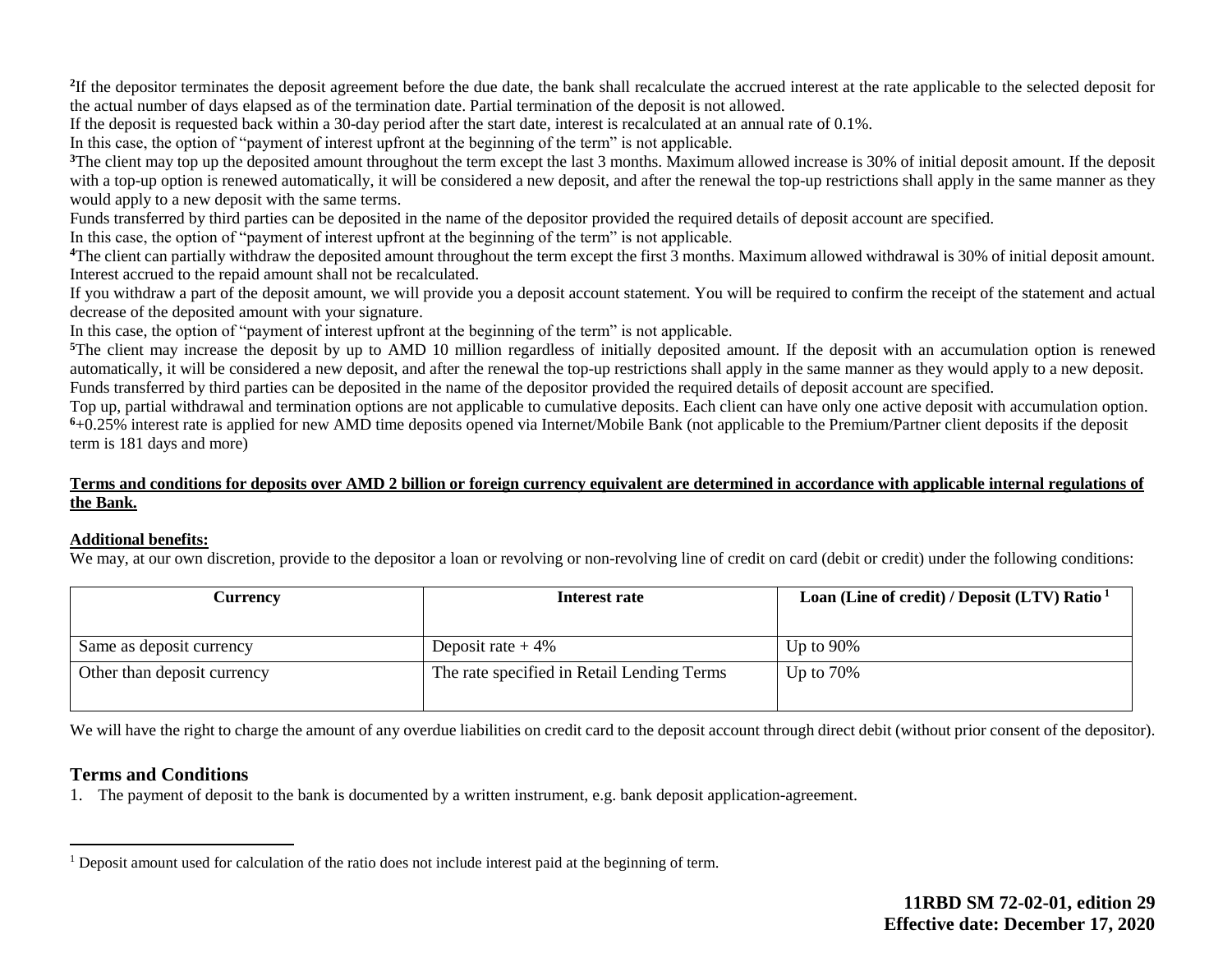- 2. The deposit may be made in the name of a third party. Such another person may be a minor. The designated third party may obtain the depositor rights upon completing a respective application-form and presenting their claim to us based on the specified rights. If the designated beneficiary of the deposit is a minor, the latter may claim the deposited amount only when he/she reaches the age of 18. Before that the same rights may be exercised by the minor's legal representative(s). Before we receive the third party claim based on the depositor rights, the deposit may be administered only by the signatory of the Application-Agreement who had made the deposit, subject to the instructions and conditions specified in the Application-Agreement.
- 3. For the depositor wishing to make a time deposit we will open an account in AMD. If the time deposit is made in foreign currency, we will open an account in the deposit currency as well. In the latter case no account opening fee is charged.
- 4. Account maintenance tariffs and terms are availabl[e here.](https://ameriabank.am/content.aspx?id=openning+and+service+of+bank+accounts+(retail)&page=99&itm=account&lang=28)
- 5. The list of documents and information required for opening a bank account and making a deposit is available **[here](https://ameriabank.am/userfiles/file/Account_openning_required_documents_2.pdf)**.
- 6. Acting in accordance with the Republic of Armenia Law "On Combating Money Laundering and Terrorism Financing" we may request you to provide additional information and documents for the customer due diligence based on the "Know your customer" principle, as well as ask you additional questions during verbal communication (if required so).
- 7. Agreements, covenants, cooperation or memberships of the Bank may have direct impact on the consumers (for example, according to the agreement executed with the US under the Foreign Account Tax Compliance Act (FATCA) the financial institution may collect additional information to find out whether you are a US tax payer).
- 8. We will provide you the statements of your accounts through communication channels and at frequency agreed between you and us and/or in accordance with the Armenian laws and regulations. **YOU HAVE THE RIGHT TO COMMUNICATE WITH A FINANCIAL INSTITUTION VIA THE CHANNEL YOU PREFER: BY REGULAR POST OR EMAIL. EMAIL IS THE MOST CONVENIENT WAY TO GET INFORMATION. IT'S AVAILABLE 24/7, FREE FROM RISK OF LOSS OF INFORMATION STORED ON PAPER AND IS MORE CONFIDENTIAL.**

Account statements are subject to the following terms.

| Fee for provision of account statement                                                                                                          |                                                                |
|-------------------------------------------------------------------------------------------------------------------------------------------------|----------------------------------------------------------------|
| Provision of up to 1 year-old account statements, copies of account statements or<br>other documents kept in electronic form                    | Free                                                           |
| Provision of more than 1 year-old account statements or copies of account<br>statements or provision of other documents kept in electronic form | AMD 5,000,<br>VAT included<br>per annual statement per account |
| Provision of more than 1 year-old account statement or other electronic document,<br>by emailing to the customer without stamp                  | AMD 3,000,<br>VAT included<br>per annual statement per account |
| $\vert$ Fee for delivery of account statement                                                                                                   |                                                                |
|                                                                                                                                                 |                                                                |

| By e-mail                            | Free                            |
|--------------------------------------|---------------------------------|
| By post within Armenia               | AMD 1,000 monthly, VAT included |
| By post outside Armenia <sup>2</sup> | As per postal service bills     |

<sup>2</sup> The delivery is by regular mail.

 $\overline{a}$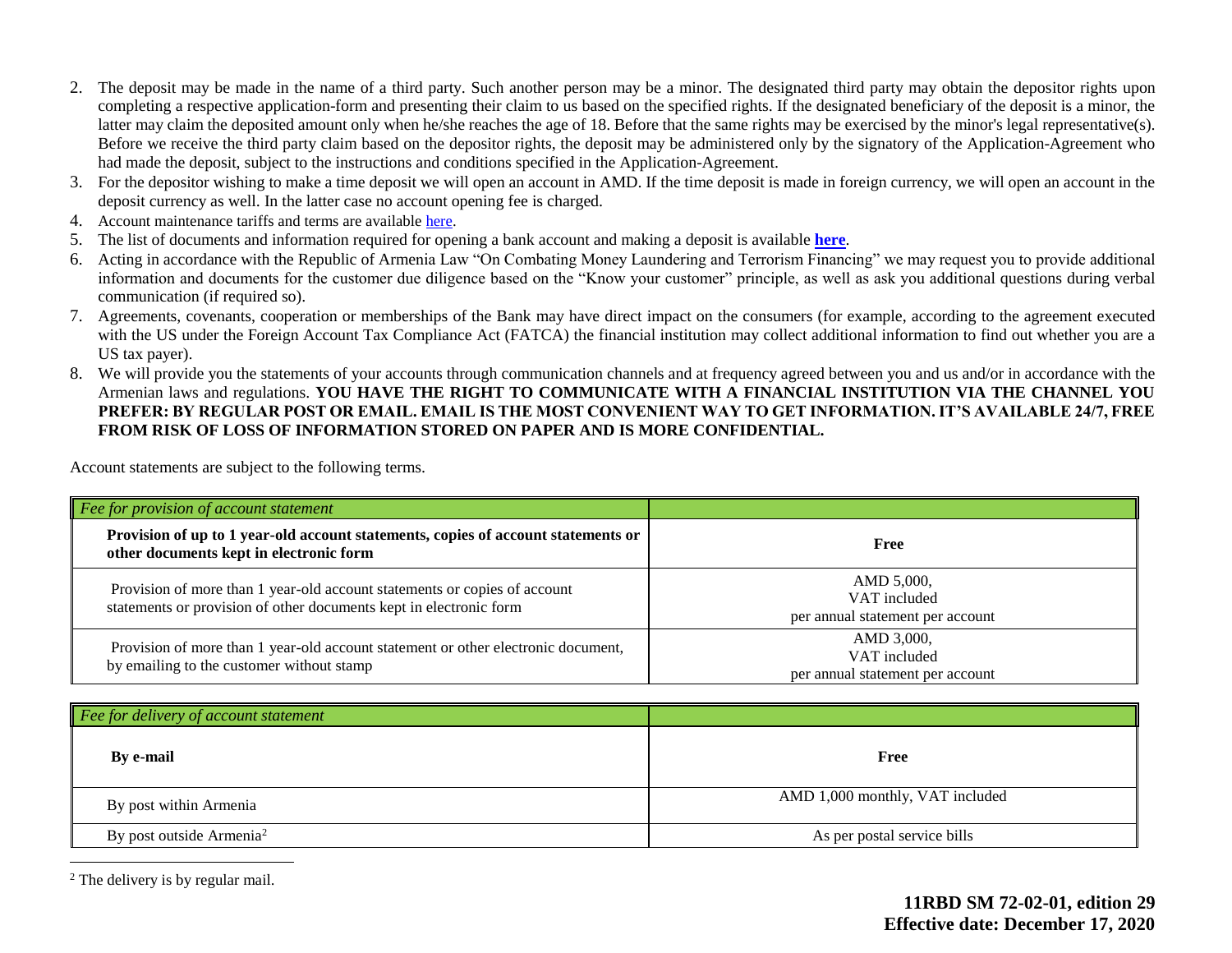- 9. The Bank calculates interest using 365 as denominator.
- 10. Interest is accrued for the calendar days within the period starting on the day the deposit amount is accepted by us until the day preceding the day when the amount is returned to the depositor or is withdrawn from the depositor's account for another reason.
- 11. The interest is taxable at 10% pursuant to the tax legislation of Republic of Armenia.
- 12. The interest may be paid according to the one of the following schemes as defined in the deposit agreement:

**7.1. Monthly payment:** interest is credited to the depositor's account on monthly basis from the deposit start date. Before payment of interest we will withhold the income tax.

**7.2. Monthly capitalization of interest**: net interest (after tax) is accrued to the deposit principal every month to the start date of the deposit or on the first banking day after that. Interest for each subsequent period is accrued to the sum of the previous month's interest and the principal.

**7.3. Quarterly payment:** interest is credited to the depositor's bank account on quarterly basis on the last day of the quarter. Before payment of interest we will withhold the income tax.

**7.4. Quarterly capitalization of interest**: net interest (after tax) is accrued to the deposit principal once a quarter to the start date of the deposit or on the first banking day after that. Interest for each subsequent period is accrued to the sum of the previous month's interest and the principal.

**7.5. Annual payment:** interest is accrued from the deposit start date and is credited to the depositor's account on annual basis on the last day of the year. Before payment of interest we will withhold the income tax.

**7.6. Annual capitalization of interest**: net interest (after tax) is accrued to the deposit principal once a year to the start date of the deposit or on the first banking day after that. Interest for each subsequent period is accrued to the sum of the previous month's interest and the principal.

**7.7. Interest payment upfront at the beginning of the term:** the interest for the entire term of the deposit is paid to the depositor's account upfront on the day the deposit was made. Before payment of interest we will withhold the income tax.

- 13. We will not, at our sole initiative and discretion, decrease the interest rate defined by the application-agreement during the deposit term.
- 14. The deposit application-agreement may be extended in cases and manner provided for thereby and Terms and Conditions of Deposits for Individuals.
- 15. We will repay the deposit, whether in whole or in part, forthwith upon request of the depositor. If the client terminates the deposit before the due date, we will recalculate and repay the amount based on the depositor's application. In this case, we will pay interest at a 0.1% annual interest rate instead of the rate defined by the deposit agreement. Any interest already paid that should have been charged back after recalculation shall be charged to the principal amount of deposit after deduction of interest calculated at 0.1% annual interest rate. This clause is applicable unless otherwise defined by deposit terms and/or deposit agreement.
- 16. If the depositor does not request to return the deposit amount upon the expiry of the deposit, then based on the option selected by the depositor in the applicationagreement either (i) the agreement is prolonged according to the terms specified therein and the rates effective in the bank at that moment, or (ii) the deposit is transferred to the depositor's bank account subject to applicable rates and fees.
- 17. In case of the depositor's decease, accrual of interest will continue until expiry of deposit agreement, after which we will transfer the deposit and accrued interest to the depositor's account. In this case, these amounts will be transferred to the heirs of the depositor upon submission of properly perfected and executed documents on property rights testifying to the fact of inheritance.
- 18. Repayment of deposits is guaranteed by the Deposit Guarantee Fund (location: 15 Khorenatsi St., 0010, Yerevan, Elite Plaza Business Center)in accordance with the Law of the Republic of Armenia "On Guarantee of Remuneration of Bank Deposits of Individuals". The Law defines the following terms of deposit guarantee:
	- For deposits in AMD only, the guarantee coverage is AMD 16 million.
	- For deposits in foreign currency only, the guarantee coverage is AMD 7 million.
	- For deposits both in AMD and foreign currency where the AMD-denominated deposit exceeds AMD 7 million, the guarantee coverage is up to AMD 16 million for AMD-denominated amount only.
	- For deposits both in AMD and foreign currency where the AMD-denominated deposit amount is less than AMD 7 million, the guarantee coverage is 100% for AMD deposit + difference between AMD 7 million and reimbursed amount in AMD for foreign currency deposit.

Note, that

• all AMD deposits with the Bank are considered one AMD deposit.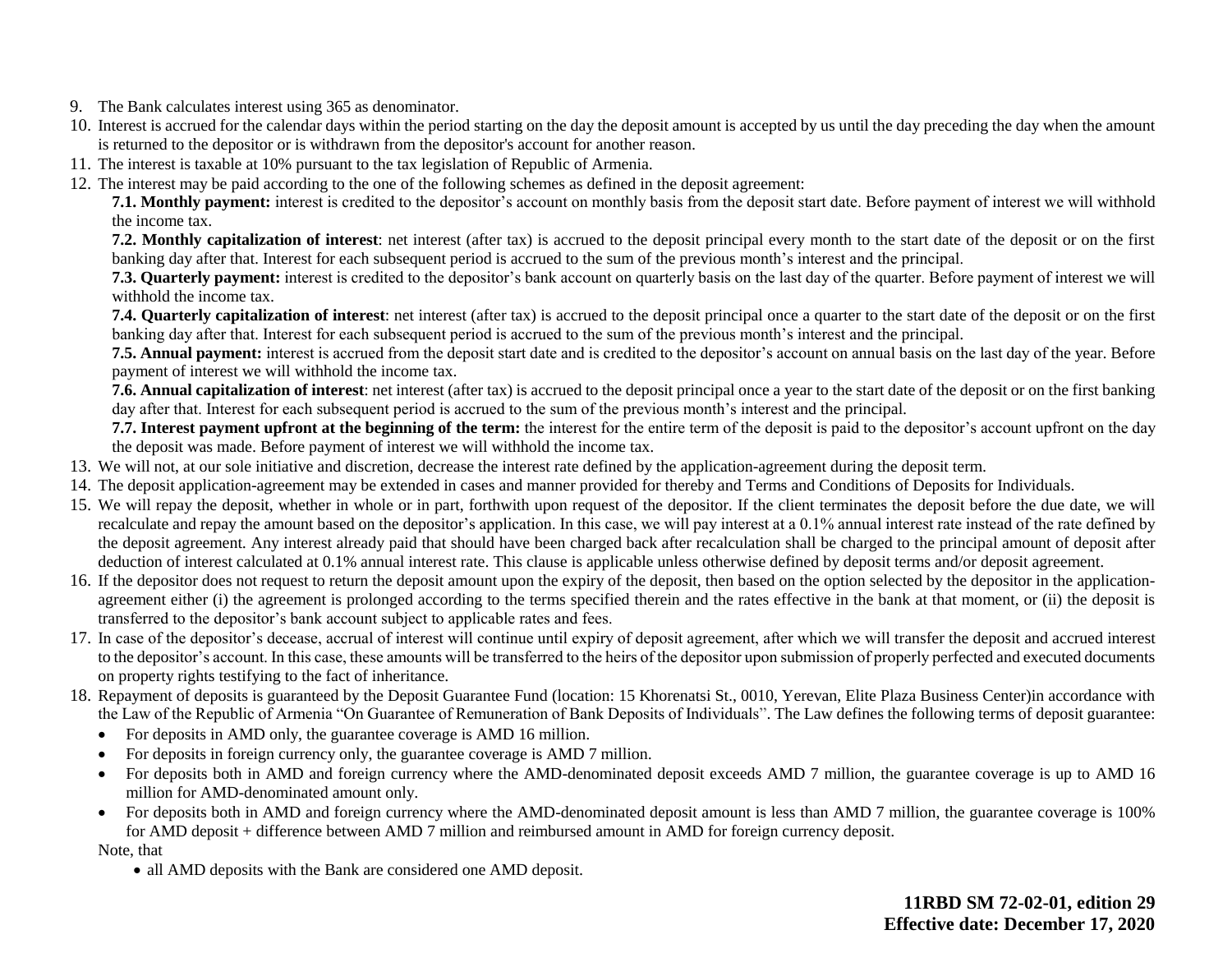• all foreign currency deposits with the Bank are considered one foreign currency deposit.

- 19. Your right to manage the funds on the account cannot be restricted, except where (i) funds are blocked or restricted or transactions through account suspended in accordance with the laws and regulations of the Republic of Armenia by request of the Service for Compulsory Execution of Judicial Acts or tax authorities based on court ruling or award, or (ii) this is envisaged by other agreements entered into by and between you and the Bank or by Republic of Armenia laws and regulations.
- 20. Funds on the account can be withdrawn without the client's instruction by request of the Service for Compulsory Execution of Judicial Acts and tax authorities based on court ruling or award, as well as in cases provided for by applicable Armenian laws and agreements entered into between the Bank and the client.
- 21. Terms and conditions of distance banking are presented in [General Terms and Conditions of Provision of Banking Services to Individuals,](https://ameriabank.am/content.aspx?id=openning+and+service+of+bank+accounts+(retail)&page=99&itm=account&lang=28) clause 3.
- 22. To find out more about the service network of the Bank, location and open hours of the branches, please clic[k here.](https://ameriabank.am/infrastructure.aspx?lang=28)
- 23. Any disputes and disagreements arising out of or in connection with the deposit application-agreement shall be resolved in accordance with the laws and regulations of the Republic of Armenia.

Disagreements and disputes arising out of a property claim with a value equal to or less than AMD 10 million or its foreign currency equivalent may be settled through the Financial System Mediator.

**Attention!** Individuals are entitled to submit their claims arising out of the transaction between the financial institution and the consumer to the **[Financial System](https://ameriabank.am/Page.aspx?id=423&lang=33)  [Mediator](https://ameriabank.am/Page.aspx?id=423&lang=33)**. Ameriabank has waived its right to dispute the decisions of the Financial System Mediator which is applicable only in relation to the claims, where the amount of the property claim does not exceed AMD 250,000 or its equivalent in another currency, and the amount of transaction does not exceed AMD 500,000 or its equivalent in another currency.

24. ATTENTION! "YOUR FINANCIAL DATABASE" IS AN ELECTRONIC SYSTEM AIMED AT FACILITATING SEARCHING AND COMPARISON OF THE SERVICES OFFERED TO INDIVIDUALS AND MAKING THE CHOICE EASIER FOR YOU. You may access the website at www.fininfo.am.

| <b>Example 1.</b>                 |                                                                               |
|-----------------------------------|-------------------------------------------------------------------------------|
| Deposit type:                     | Ameria Deposit                                                                |
| <b>Currency:</b>                  | <b>AMD</b>                                                                    |
| Term and interest payment scheme: | 366 days, with the interest payable upfront at the beginning of the term      |
| <b>Deposit amount:</b>            | AMD 100,000                                                                   |
| Annual simple interest rate:      | 7.5%                                                                          |
| Deposit start date:               | 01/06/2020                                                                    |
| <b>Maturity:</b>                  | 02/06/2021                                                                    |
| Interest payment date:            | 01/06/2020                                                                    |
|                                   | (the deposit will be effective for 366 days, the deposit payment date is left |
|                                   | <i>out</i> )                                                                  |
| Interest to be paid               | $100,000 * 7.5/100/365 * 366 = 7,520.55$ AMD                                  |
| Net interest to be paid           | 7,520.55 - 7,520.55 * 10/100 = 6,768.50 AMD                                   |
| (less $10\%$ income tax)          |                                                                               |

| <b>Example 2.</b>                 |                                                                          |
|-----------------------------------|--------------------------------------------------------------------------|
| <b>Deposit type:</b>              | Ameria Deposit with partial withdrawal option                            |
| <b>Currency:</b>                  | AMD                                                                      |
| Term and interest payment scheme: | 181 days, preferred interest payment scheme is quarterly capitalization. |
| Deposit amount:                   | AMD 100,000                                                              |
| Annual simple interest rate:      | $6.9\%$                                                                  |
| Deposit start date:               | 01/06/2020                                                               |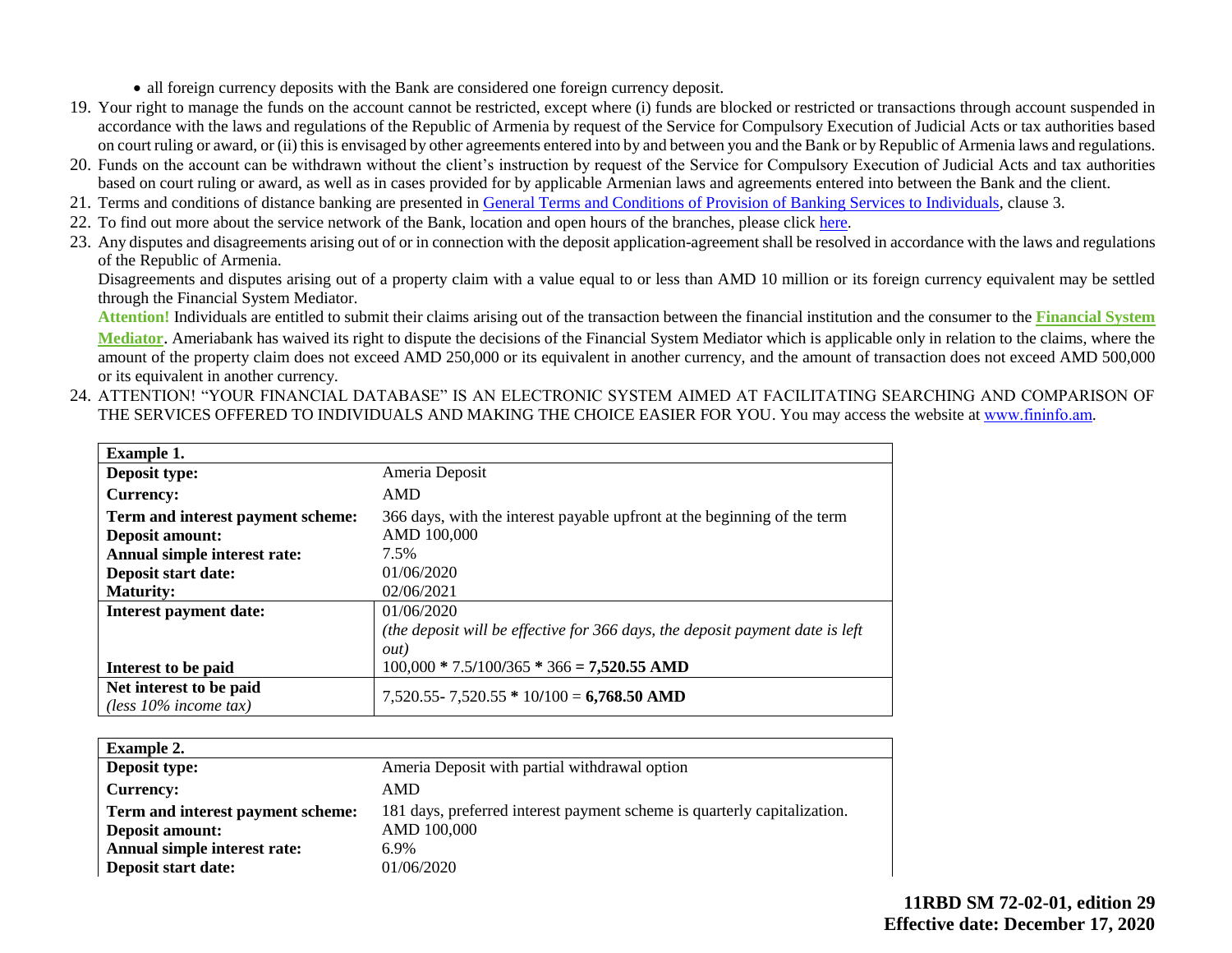| <b>Maturity:</b>                           | 29/11/2020                                                                |
|--------------------------------------------|---------------------------------------------------------------------------|
| <b>First interest capitalization date:</b> | 29/08/2020                                                                |
|                                            | (the deposit will be effective for 90 days)                               |
| Interest to be paid                        | $100,000 * 6.9/100/365 * 90 = 1,701.37$ AMD                               |
| Net interest to be paid                    | $1,701.37 - 1,701.37 * 10/100 = 1,531.23$ AMD                             |
| (less $10\%$ income tax)                   |                                                                           |
| Deposit principal                          | $100,000 + 1,531.23 = 101,531.23$ AMD                                     |
|                                            | On November 30, 2020, the depositor with drew AMD 21,531.23.              |
| Second interest capitalization date:       | 29/11/20                                                                  |
|                                            | (the deposit will be effective for 91 days (payment date is counted out), |
|                                            | during which the deposit principal will be AMD 101,531.23 for 1 day and   |
|                                            | AMD 80,000.00 for the remaining 90 days)                                  |
| Interest to be paid                        | $(101,531.23 * 6.9/100/365 * 1) + (80,000 * 6.9/100/365 * 90) = 19.19 +$  |
|                                            | $1,361.10 = 1,380.29$ AMD                                                 |
| Net interest to be paid                    |                                                                           |
| (less $10\%$ income tax)                   | $1,380.29 - 1,380.29*10/100 = 1,242.26$ AMD                               |

| <b>Example 3.</b>                                   |                                                                                   |
|-----------------------------------------------------|-----------------------------------------------------------------------------------|
| Deposit type:                                       | Ameria Deposit with termination and top-up options                                |
| <b>Currency:</b>                                    | <b>USD</b>                                                                        |
| Term and interest payment<br>scheme:                | 271 days, preferred interest payment scheme is quarterly payment.                 |
| <b>Deposit amount:</b>                              | <b>USD 10,000</b>                                                                 |
| Annual simple interest rate:                        | 2.2%                                                                              |
| Deposit start date:                                 | 01/06/2020                                                                        |
| <b>Maturity:</b>                                    | 27/02/2021                                                                        |
| First interest payment date:                        | 29/08/2020                                                                        |
|                                                     | (the deposit will be effective for 90 days)                                       |
| Interest to be paid                                 |                                                                                   |
|                                                     | $10,000 * 2.2/100/365 * 90 = 54.25$ USD                                           |
| Net interest to be paid<br>(less $10\%$ income tax) | $54.25 - 54.25 * 10/100 = 48.82$ USD                                              |
| Second interest payment date:                       | 27/11/2020                                                                        |
|                                                     | (the deposit will be effective for 90 days)                                       |
| Interest to be paid                                 | $10,000 * 2.2/100/365 * 90 = 54.25$ USD                                           |
| Net interest to be paid<br>(less $10\%$ income tax) | 54.25 - 54.25 * 10/100 = 48.83 USD                                                |
| Third interest payment date:                        | 27/02/2021                                                                        |
|                                                     | (the deposit will be effective for 91 days, the deposit payment date is left out) |
|                                                     |                                                                                   |